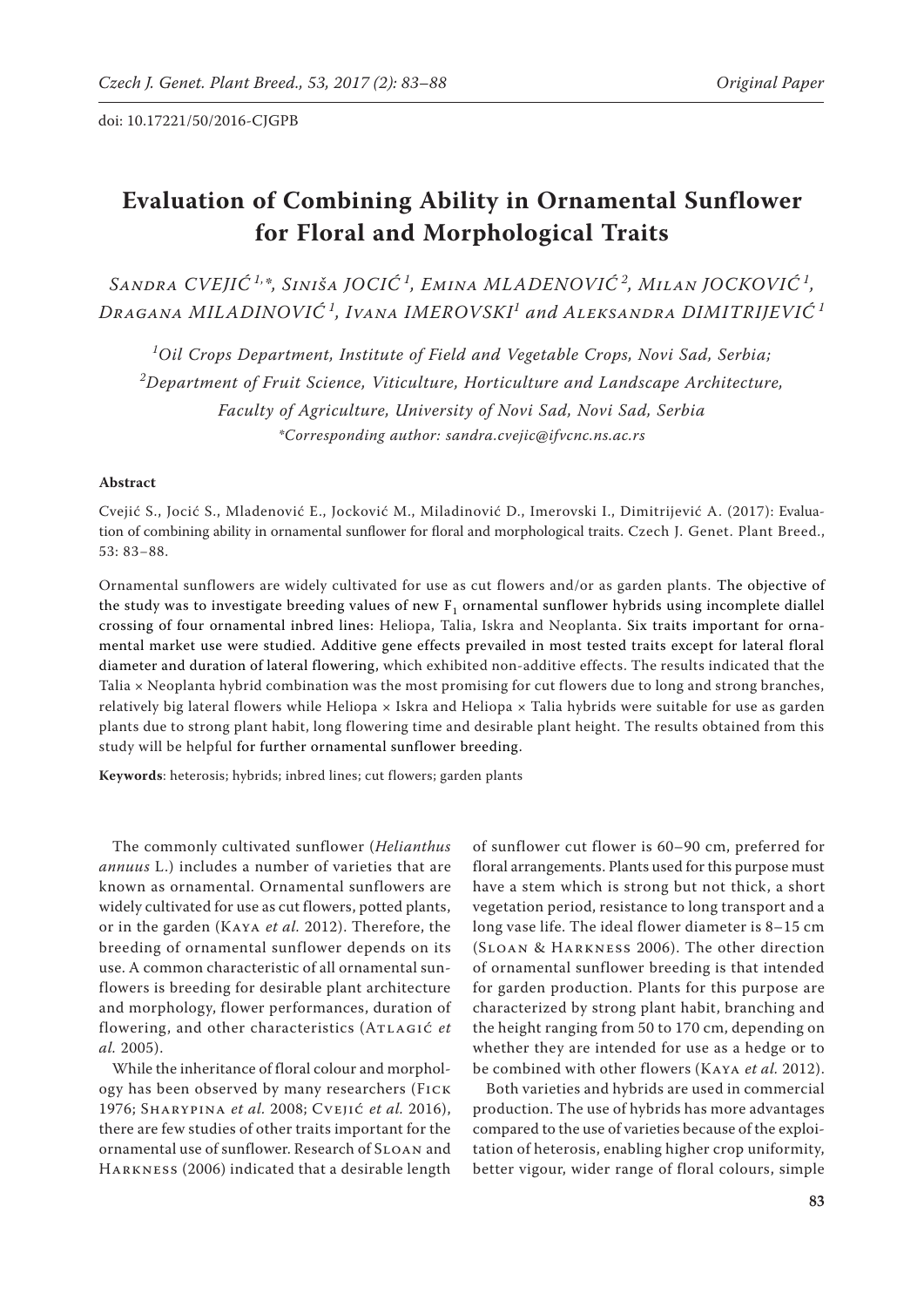breeding methods for gene introduction for disease resistance, easier harvesting and providing uniform seed moisture and storage suitability (Cvejić & Jocić 2010). The heterotic performance of a hybrid combination depends on its combining ability. The combining ability analysis is an important tool for the selection of desirable hybrid combinations, and obtaining information about the nature and magnitude of gene effects controlling quantitative traits. There is extensive literature on sunflower hybrids used as an oil crop, but it is scarce on the topic of hybrids used as ornamental flower.

The main objective of this study was to investigate breeding values of new  $F_1$  hybrids for ornamental use as a cut flower and/or garden plant using diallel crossing of four ornamental inbred lines. The objective was to estimate heterosis and the combining ability of these materials for flowering time, lateral floral diameter, number of branches, length of branches, duration of lateral flowering and plant height.

## **MATERIAL AND METHODS**

Four genetically diverse inbred lines of ornamental sunflower were used for crossings; Heliopa (H), Iskra (I), Talia (T), and Neoplanta (N). All lines are branching and differ in flower colour. They had been developed at the Institute of Field and Vegetable Crops in Novi Sad.

The research was performed during two growing seasons – 2013 and 2014, at a breeding nursery of the Institute of Field and Vegetable Crops, Novi Sad, Serbia. In the first season inbred lines were planted and crossed by a diallel method without reciprocal crosses (incomplete diallel method). Mutual crossings were done using the conventional hybridisation method. Before flowering, sunflower heads were isolated by covering them with paper bags. The lines used as a female parent were emasculated by removing stamens every morning until the end of flowering. All stamens were removed during flowering. Lines used as males were planted earlier to ensure the presence of pollen prior to female flowering. Pollen was deposited on emasculated plants three to four times. Pollen was applied to the emasculated flower heads with a soft brush. In the second season, the seeds of four ornamental sunflower parental lines and their six  $F_1$  hybrids were planted. The experimental plot was organized in a randomized complete block design with three replications. Each plot consisted of four rows, with row-to-row spacing 0.70 m and

plant-to-plant spacing 0.3 m (4.5 m long rows). All necessary agricultural practices typical of sunflower production were performed.

Six traits important for ornamental market use were studied: flowering time, lateral floral diameter, number of branches, length of branches, duration of lateral flowering and plant height. Data were recorded according to a descriptor list (UPOV 2000).

All data were statistically analysed using Statistica12 (StatSoft, DELL, USA). The differences between mean values were tested using Duncan's multiple range tests at a 0.05 level of probability. Entries marked with the same letters were not significantly different.

The heterosis was estimated in relation to midparent values for all studied traits. Mid-parent heterosis was calculated using the formula presented by MATHER and JINKS (1971):

Mid-parent heterosis (%) =  $((F_1 - MP)/MP) \times 100$ 

where:

 $F_1$  – hybrid mean performance

 $MP = (P_1 + P_2)/2$  in which  $P_1$  and  $P_2$  are the mean performances of parental lines

The analysis of combining ability was estimated using GRIFFING (1956) method 2, model 1. Mathematical model 1 for the analysis of combining ability was as follows:

$$
Xij = \mu + gi + gj + Sij + e
$$

where:

- X*ij* mean value of two line crosses
- mean value of the total population
- g*i*, g*j* effect of general combining ability (GCA) of parents *i*, *j*
- S*ij* effect of specific combining ability (SCA) of crosses  $i \times j$
- e error due to environmental conditions onto parents *i*, *j*

Estimation of SCA of crosses (S*ij*) was done:

$$
Sij = Xij - 1/p + 2 ((Ti + ii)(Tj + jj)) + 2GT/(p + 1)(p + 2)
$$

where:

*p* – number of parents

 $Ti + ii - total of i row + mean value of parent i$ 

 $Tj + jj$  – total of j row + mean value of parent *j* 

GT – sum of individual values of parents and crosses

The standard error (SE) of the estimated SCA was obtained by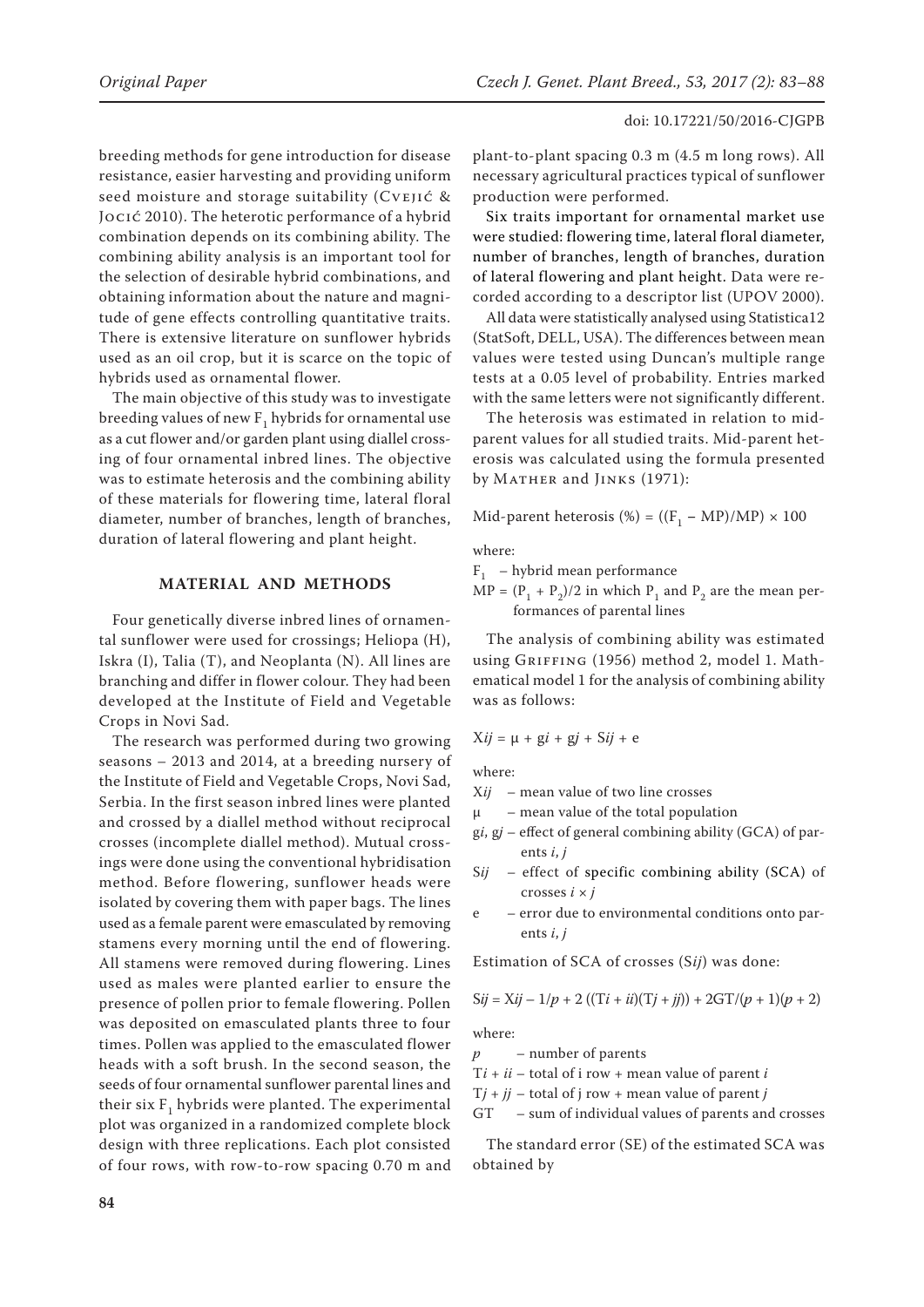$$
SE = ((2p/p + 2)Me)^{1/2}
$$

#### where:

Me – mean square of error divided by the number of replications

# **RESULTS AND DISCUSSION**

**Estimates of heterosis**. The mean values of paren tal lines and six  $\mathsf{F}_1$  hybrids of ornamental sunflower were evaluated in field trials for the studied traits (Table 1). There were great variations among inbred lines concerning flowering time, number and length of branches. Between some inbred lines there were no noticeable differences in the lateral floral diam eter, duration of lateral flowering and plant height, but most crossings between these lines exhibited a heterotic effect for these traits. The estimates of heterosis over the mid-parent values were signifi cant or highly significant for flowering time, lateral floral diameter, length of branches and plant height. For the number of branches and duration of lateral flowering, mid-parent heterosis was detected only in some hybrids. The Heliopa × Iskra hybrid combina tion exhibited heterosis for all studied traits. In the Talia × Neoplanta crossing, all traits showed higher values than the better parent, except for the number of branches and duration of lateral flowering.

Flowering time in all  ${\tt F_1}$  hybrids was longer than in both parents, thus showing the heterotic effect. It is a favourable trait when sunflower is used as a garden plant, because of the possibility of combining lines with different flowering time which provides a long flowering period in gardens and green spaces. Combining the early and late flowering lines in cut flower production provides permanent harvesting and market supply. According to Sloan and Harkness (2006), one of the characteristics with the strongest influence on the marketing of ornamental sunflowers as cut flowers is the flower diameter. In our study, hybrids generally showed positive heterosis for this trait, although parental lines did not differ. Lateral floral diameter should be larger to make it more appealing to the producers. Hybrid combinations Heliopa × Iskra, Heliopa × Talia and Talia × Neo planta had the highest value of lateral floral diameter, which made them suitable for both garden and cut flower use. Moreover, the length of branches plays an important role in sunflower use as a cut flower. According to Armitage and Laushman (2003) sunflower stems should be cut as long as possible.

|                      |                    | Flowering time      |                     | Lateral floral diameter | Number of branches        |                    |                    | Length of branches  |                    | Duration of lateral flowering | Plant height          |                     |
|----------------------|--------------------|---------------------|---------------------|-------------------------|---------------------------|--------------------|--------------------|---------------------|--------------------|-------------------------------|-----------------------|---------------------|
|                      | mean<br>(days)     | heterosis<br>(MP %) | mean<br>$\text{cm}$ | heterosis<br>(MP %)     | mean<br>$\left( n\right)$ | heterosis<br>(MP%) | mean<br>(cm)       | heterosis<br>(MP %) | mean<br>(days)     | heterosis<br>(MP %)           | mean<br>(cm)          | heterosis<br>(MP %) |
|                      | 73.67 <sup>c</sup> |                     | $10.44^{a}$         |                         | $18.87$ <sup>ac</sup>     |                    | 44.99°             |                     | $15.67^{\rm d}$    |                               | $112.67^{b}$          |                     |
|                      | 51.33 <sup>e</sup> |                     | 10.61 <sup>a</sup>  |                         | 13.70 <sup>b</sup>        |                    | 54.51 <sup>b</sup> |                     | $20.40^{b}$        |                               | $82.60^{a}$           |                     |
|                      | 49.67 <sup>d</sup> |                     | $13.10^{b}$         |                         | 9.13 <sup>e</sup>         |                    | 18.83 <sup>c</sup> |                     | $21.10^{bc}$       |                               | 85.97 <sup>a</sup>    |                     |
|                      | $60.33^{t}$        |                     | $10.85^{a}$         |                         | 20.70 <sup>cd</sup>       |                    | 38.49 <sup>d</sup> |                     | $25.30^{a}$        |                               | 144.63°               |                     |
| $\frac{1}{2} \times$ | 79.338             | 26.93**             | $14.62^{\circ}$     | 38.85**                 | $21.37^{d}$               | 31.22*             | 60.36 <sup>a</sup> | $21.33**$           | 25.67 <sup>a</sup> | 42.33**                       | $156.27$ <sup>t</sup> | 60.05**             |
| $T \times H$         | 74.67°             | 21.08**             | 15.25 <sup>cd</sup> | 29.58**                 | 13.40 <sup>b</sup>        | $-4.29$            | $50.53^{b}$        | 58.34**             | 25.13 <sup>a</sup> | 36.72**                       | $12.53^{b}$           | $13.31**$           |
| $H \times N$         | $71.33^{b}$        | $6.47*$             | $13.10^{b}$         | 23.06**                 | $18.20^{a}$               | $-8.00$            | $60.61^{a}$        | 45.20**             | 21.97 <sup>c</sup> | 7.24                          | 161.87 <sup>g</sup>   | 25.82**             |
| $T \times I$         | 69.33ª             | 37.29**             | 14.69 <sup>c</sup>  | 23.89**                 | $11.80^{b}$               | 3.36               | $51.91^{b}$        | 41.56               | $20.63$ bc         | $-0.56$                       | $121.40^{d}$          | 44.04**             |
| $\frac{X}{X}$        | $71.33^{b}$        | 27.76**             | $13.45^{b}$         | $25.33**$               | $16.70^{a}$               | $-2.91$            | 60.92 <sup>a</sup> | $31.01***$          | 25.13 <sup>a</sup> | 9.99                          | $137.03^e$            | $20.61**$           |
| I × N                | 69.33ª             | 26.06**             | 15.68 <sup>d</sup>  | 30.95**                 | $17.73^{a}$               | 18.88              | 59.74 <sup>a</sup> | $108.42*$           | $25.63^{a}$        | $10.49*$                      | 146.87 <sup>c</sup>   | $27.38***$          |

Table 1. Mean values and mid-parent heterosis (MP) of four ornamental sunflower parents and their F<sub>1</sub> hybrids

Table 1. Mean values and

mid-parent heterosis (MP) of four ornamental sunflower parents and their F, hybrids

the 1% and 5% level according to Student's *t*-distribution; H – Heliopa; I – Iskra; T – Talia; N – Neoplanta

the 1% and 5% level according to Student's t-distribution; H – Heliopa; I – Iskra; T – Talia; N – Neoplanta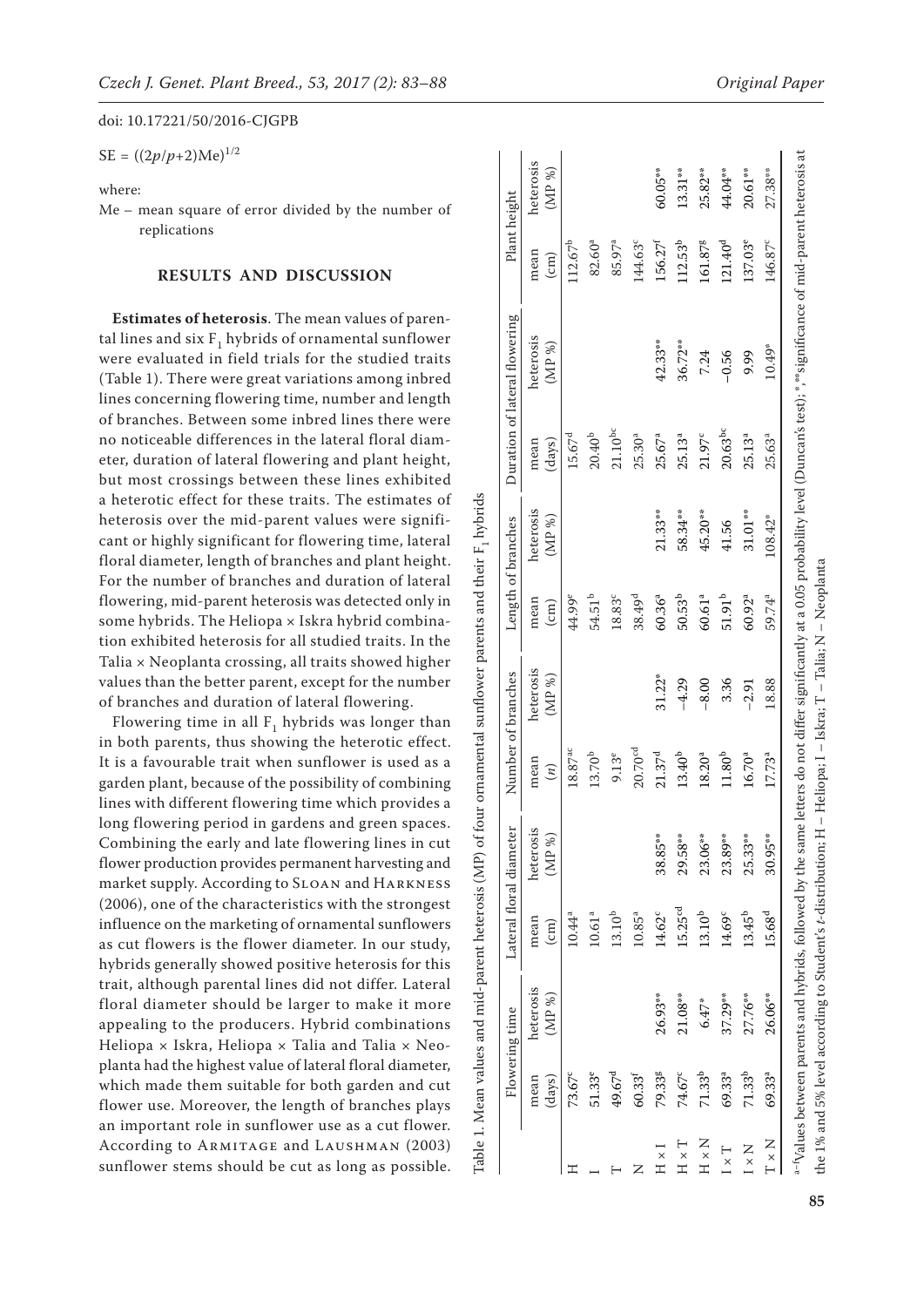Table 2. Estimation of mean squares for general combining ability (GCA) and specific combining ability (SCA) of four sunflower parents and their  $F_1$  hybrids for flowering time (FT), lateral floral diameter (LFD), number of branches (NB), length of branches (LB), duration of lateral flowering (DLF) and plant height (PH)

| Parameters FT LFD NB LB |  |                                    | - DLF | PH.                                                |
|-------------------------|--|------------------------------------|-------|----------------------------------------------------|
| <b>GCA</b>              |  |                                    |       | 115.28** 2.60** 37.21** 208.40** 10.36** 1121.36** |
| <b>SCA</b>              |  |                                    |       | 91.38** 4.45** 5.40** 160.29** 11.17** 601.49**    |
| Error                   |  | $0.29$ $0.09$ $0.53$ $2.25$ $0.22$ |       | 1.47                                               |
| GCA/SCA 1.26 0.58 6.89  |  | 1.30 0.93                          |       | 1.86                                               |

\*\*significant at *P* = 0.01 probability level

In the post-harvest period stems can be re-cut to a desired length (Dole & Wilkins 2005). In this research, the length of branches varied between 50 and 60 cm in  $F_1$  hybrids. The positive heterosis for the length of branches in Heliopa  $\times$  Talia and Heliopa  $\times$  Neoplanta hybrids indicated that they were suitable for use as a cut flower. Plant height is one of the most frequently investigated morphological characteristics and from an ornamental point of view it provides suitability for covering hedges and walls. Significant differences in plant height were found between parent lines and  $F_1$  hybrids. Heterosis was detected in all hybrid combinations. Duration of lateral flowering in hybrid lines varied

## doi: 10.17221/50/2016-CJGPB

between 20 and 25 days. This is a desirable trait in both gardens and the production of cut flowers. According to the results, hybrids achieved heterosis in Heliopa  $\times$  Talia and Iskra  $\times$  Neoplanta, prolonging the flowering period compared to the parents.

**Estimates of general and specific combining abilities**. The results of the diallel crossing of four different ornamental inbred lines and their  $F_1$  hybrids indicate that important traits for growing ornamental sunflower are controlled by the additive and non-additive gene action of equal importance. This is in accordance with DIVITA *et al.* (2012), who concluded that quantitative ornamental traits were controlled by additive and dominant genetic effects and affected by the environment. Our results illustrated that the estimated GCA was higher than SCA in terms of flowering time, number of branches, length of branches and plant height. These results suggested that the additive gene effects appeared to be relatively more important for the inheritance of these characteristics than the non-additive gene effects (Table 2). Additive gene effect was prevalent to the number of branches and length of branches, which was in agreement with Šećerov-Fiser (1999) and DIVITA et al. (2012) within their investigation of ornamental sunflower. Generally these traits were not studied much, due to the absence of lateral branches in oil sunflower hybrids. Additive gene effect was important to plant height, which was in accordance

Table 3. Estimates of specific combining ability (SCA) effects of sunflower  $F_1$  hybrids on flowering time (FT), lateral floral diameter (LFD), number of branches (NB), length of branches (LB), duration of lateral flowering (DLF) and plant height (PH)

| Hybrids           | <b>FT</b> | <b>LFD</b> | NB        | LB        | DLF        | PH         |
|-------------------|-----------|------------|-----------|-----------|------------|------------|
| $H \times I$      | 8.133**   | $2.098**$  | $4.146**$ | 3.138     | $4.720**$  | 34.406**   |
| $H \times T$      | 5.133**   | $1.426**$  | $-1.143$  | 7.034**   | $3.959**$  | $-4.800**$ |
| $H \times N$      | $-1.533*$ | 0.589      | $-1.816*$ | $7.379**$ | $-0.830$   | 14.150**   |
| $I \times T$      | $8.133**$ | $0.841*$   | $-0.504$  | 4.961*    | $-1.897**$ | $16.750**$ |
| $I \times N$      | $6.800**$ | $0.917*$   | $-1.077$  | $4.236*$  | 0.981      | 2.000      |
| $T \times N$      | $6.467**$ | $1.842**$  | $2.634**$ | 16.783**  | $1.253*$   | 16.353**   |
| SE(Sij)           | 0.342     | 0.185      | 0.459     | 0.948     | 0.296      | 0.768      |
| SE (Sii-Sjj)      | 0.441     | 0.239      | 0.593     | 1.224     | 0.382      | 0.991      |
| SE (Sij-Sik)      | 0.698     | 0.377      | 0.937     | 1.935     | 0.604      | 1.567      |
| SE (Sij-Skl)      | 0.624     | 0.338      | 0.838     | 1.731     | 0.541      | 1.401      |
| LSD <sub>1%</sub> | 1.797     | 0.971      | 2.413     | 4.982     | 1.556      | 4.034      |
| LSD <sub>5%</sub> | 1.312     | 0.709      | 1.762     | 3.637     | 1.136      | 2.945      |

SE – standard error; \*,\*\*significant at *P* = 0.05 and 0.01 probability level; LSD – least significant difference; H – Heliopa; I – Iskra; T – Talia; N – Neoplanta;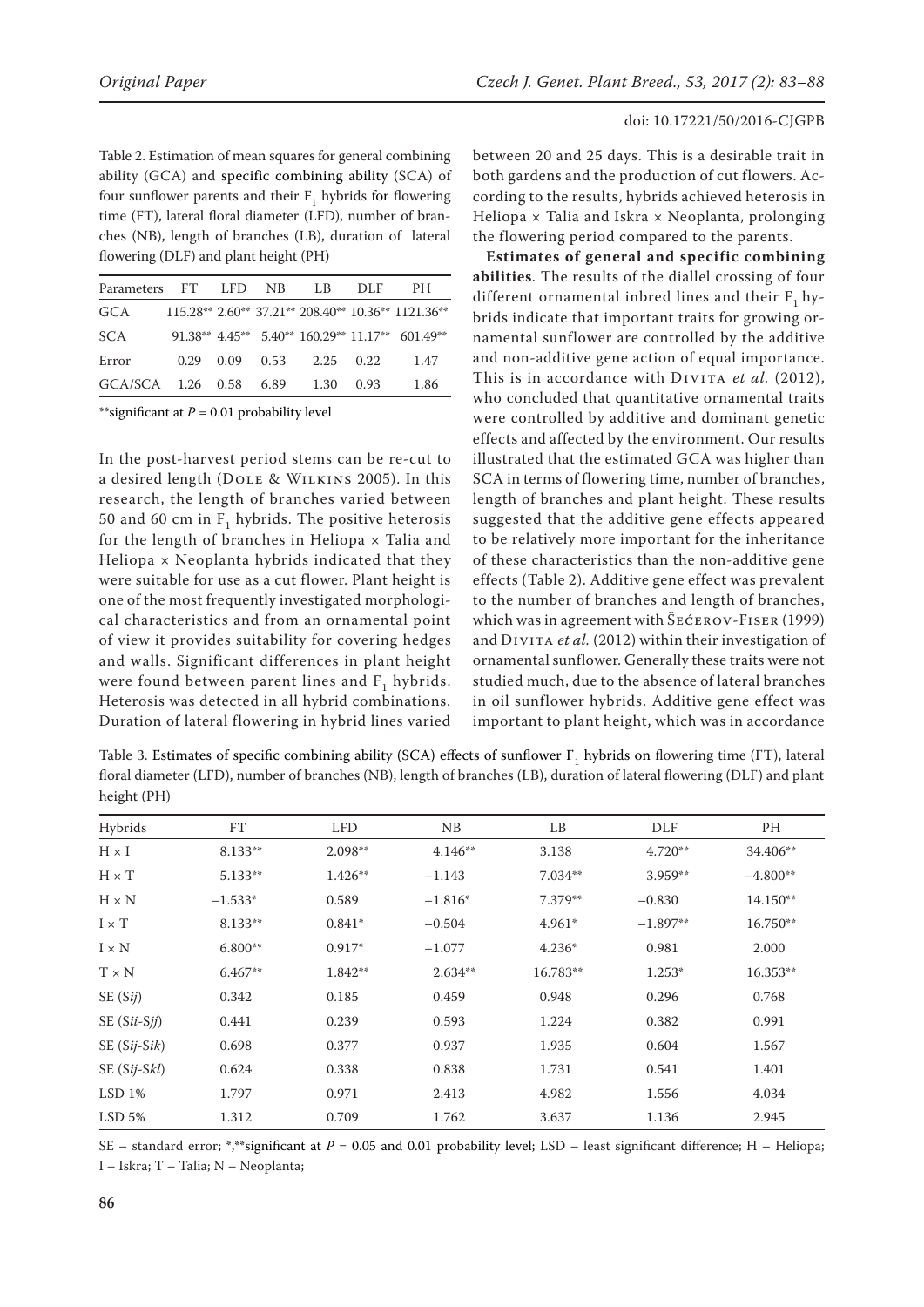with the results obtained in other ornamental plants, such as gladiolus (KUMAR et al. 2008) and zinnia for plant height (Lou *et al.* 2010). Our findings were also supported by the findings of Goksoy *et al.* (2000) showing similar results for plant height in oil sunflower, while ĆIRIć *et al.* (2013) suggested opposite results for plant height in oil sunflower. On the other hand, the non-additive gene effect was more important for lateral floral diameter and duration of lateral flowering since the estimated values of SCA were found to be higher than the values of GCA. This is in accordance with findings of DIVITA *et al.* (2012), who stated that the non-additive effect determines the size of heads of branched hybrids. However, findings of Machikowa *et al.* (2011) suggested that the additive gene effects were found to be more important for the standard oil sunflower head diameter.

Two hybrid combinations Heliopa × Iskra and Talia × Neoplanta expressed highly positive SCA effects on flowering time, lateral floral diameter, number of branches and plant height (Table 3). The goals of ornamental sunflower breeding are different for cut flowers and for garden plants. Cut flowers require positive SCA effects on lateral floral diameter and length of branches. Among six hybrid combinations, Talia × Neoplanta was the most promising for cut flowers due to long and strong branches, and relatively big lateral flowers. This combination had longer flowering time and higher number of branches and the plant height had the required properties for cutting. Desirable traits of the garden plants are strong plant habit, long flowering time and the required plant height. It depends on whether they are intended for use as a hedge or combined with other flowers (Kaya *et al.* 2012), which requires dwarf or tall plants, higher number of branches and long duration of lateral flowering. The Heliopa × Iskra hybrid exhibited high positive SCA effects on these traits suitable for use as a hedge plant. However, Heliopa × Talia exhibited a high negative SCA effect on plant height, which can be combined with other flowers preferably tall.

In conclusion, it can be seen that heterosis and combining ability estimates have been widely used in the prediction of the best hybrid combinations. The results indicated that the Talia × Neoplanta combination was the most promising for use as cut flowers, due to long and strong branches and relatively big lateral flowers, while Heliopa  $\times$  Iskra and Heliopa × Talia were suitable for use as garden plants. New combinations of traits give more opportunities for the selection of desirable hybrids suitable for the ornamental market.

*Acknowledgements*. This research was conducted as part of Project TR-31025, funded by Ministry of Education, Science and Technological Development of the Republic of Serbia.

## **References**

- Armitage A.M., Laushman J.M. (2003): *Helianthus annuus* L. – annual sunflower. In: Armitage A.M. (ed.): Specialty Cut Flowers. The Production of Annuals, Perennials, Bulbs, and Woody Plants for Fresh and Dried Cut Flowers. Timber Press, Portland: 319**−**330.
- Atlagić J., Šećerov-Fišer V., Marinković R. (2005): Interspecific hybridization and cytogenetic studies in ornamental sunflower breeding. Australian Journal of Experimental Agriculture, 45: 93–97.
- Ćirić M., Jocić S., Cvejić S., Jocković M., Čanak P., Marinković R., Ivanović M. (2013): Combining abilities of new inbred lines of sunflower (*Helianthus annuus* L.). Genetika, 45: 286–296.
- Cvejić S., Jocić S. (2010): Development of ornamental sunflower hybrids. Ratarstvo i povrtarstvo/Field and Vegetable Crops Research, 47: 147–152. (In Serbian)
- Cvejić S., Jocić M., Mladenović E. (2016): Inheritance of floral colour and type in four new inbred lines of ornamental sunflower (*Helianthus annuus* L.). The Journal of Horticultural Science and Biotechnology, 91: 30–35.
- Divita M.E., Salaberry M.T., Echeverría M.M., Rodríguez R.H. (2012): Genetic and environmental effects of some traits of ornamental value in sunflower (*Helianthus annuus* L.). In: Proc. 18th Int. Sunflower Conf., Mar del Plata, Feb 27–March 1, 2012: 566–574.
- Dole J.M., Wilkins H.F. (2005): Floriculture: Principles and Species. 2nd Ed. Upper Saddle River, Pearson Education, Inc., Prentice Hall.
- Fick G.N. (1976): Genetics of floral colour and morphology in sunflowers. Journal of Heredity, 67: 227–230.
- Goksoy A.T., Turkec A., Turan Z.M. (2000): Heterosis and combining ability in sunflower (*Helianthus annuus* L.). Indian Journal of Agricultural Sciences, 70: 525–529.
- Griffing B. (1956): Concept of general and specific combining ability in relation to diallel crossing system. Australian Journal of Biological Sciences, 9: 463–493.
- Kaya Y., Jocić S., Miladinović D. (2012): Sunflower. In: Gupta S.K. (ed.): Technological Innovations in Major World Oil Crops: Breeding. Dordrecht, Heidelberg, London, New York, Springer: 85–130.
- Kumar H.P., Kulkarni B.S., Jagadeesha R.C., Reddy B.S., Shirol A.M., Mulge R. (2008): Combining ability and